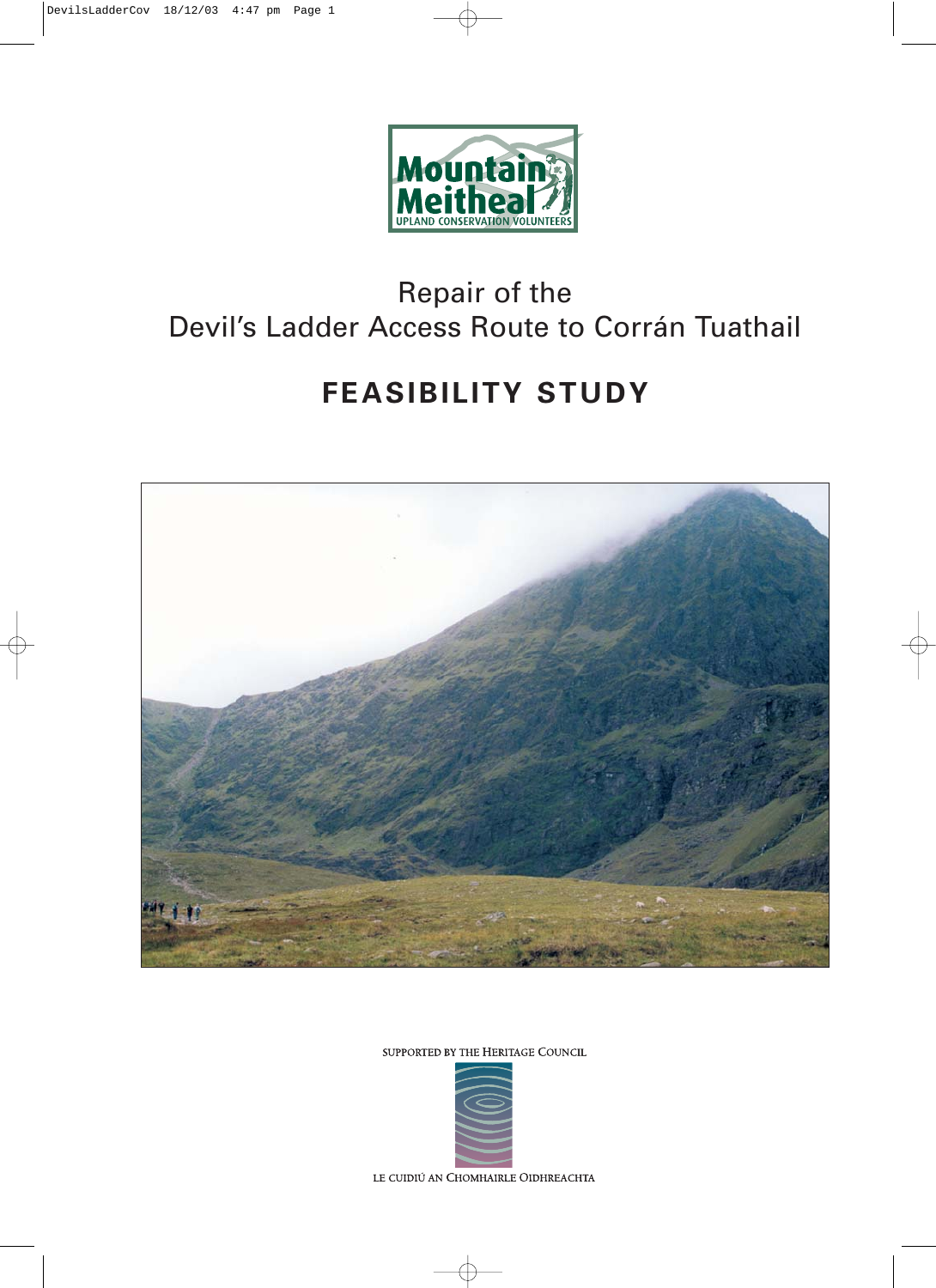Table of Contents

1.1 OVERVIEW 1.2 ENVIRONMENTAL DEGRADATION 1.3 CARRYING CAPACITY AND MANAGEMENT 1.4 THE STUDY AREA 1.5 GEOLOGY, SOILS AND RAINFALL 1.6 LAND OWNERSHIP

2.1 THE PROJECT SCOPE 2.2 PROPOSED PATH TYPE 2.3 PROJECT TEAM 2.4 PROJECT FUNDING 2.5 MOUNTAIN MEITHEAL 2.6 PROJECT COSTS AND WORK ESTIMATES

3.1 TECHNICAL REPORT

- SECTION 1. THE APPROACH
- SECTION 2. THE LOWER SECTION OF THE DEVIL'S LADDER
- SECTION 3. THE SCREE AND BOULDER MID SECTION
- SECTION 4. THE TOP 30 M

4.1 COST ESTIMATE

4.2 LABOUR REQUIREMENT

4.3 PROJECT MANAGEMENT

4.4 FUNDING

APPENDICES

Study was undertaken in September, 2003.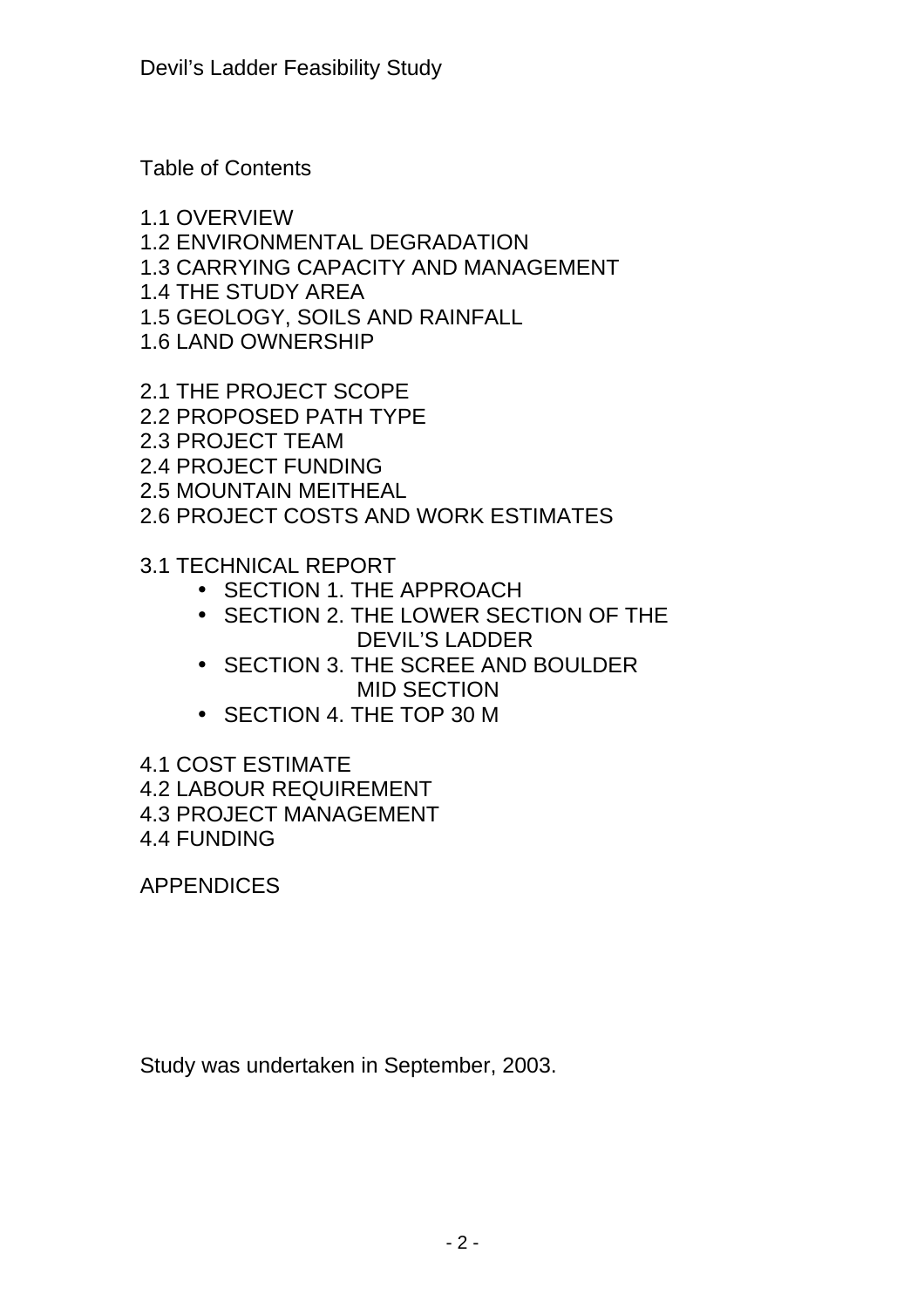## 1.1 OVERVIEW

One of the most popular and rapidly growing recreation activities in Ireland is hill-walking. The increase in hill-walking has contributed greatly to the economic development of rural areas and has improved the quality of people's lives through physical exercise and through experiencing the outdoors. The popularity of hill-walking has increased at an exponential rate over the last decade bringing more and more users each year to explore Ireland's beautiful mountain scenery. This brings considerable economic impacts to the tourism sector of a region such as Kerry. However there is also a detrimental impact of this growing trend in the deterioration of the mountain environment due in part to trampling and human induced erosion.

The Macgillycuddy's Reeks are a major hill walking destination with several mountains attaining Monroe status (over 3000 feet) and of course Carrauntoohil the highest peak at over 1039m (circa 3400 feet).

## **1.2 ENVIRONMENTAL DEGRADATION**

As mentioned above the increase in use has also had negative effects, most notably on the natural resources of the area. Paths that were once travelled by a few are now exhibiting the effects that hundreds of walkers can have on an area that was not built or managed to sustain this type of use. There is a growing concern among Ireland's landowners about liability issues, the increase in soil degradation, and the overall social effects that comes with an increase in use.

## **1.3 CARRYING CAPACITY AND MANAGEMENT**

Path Managers would say that degraded paths develop when path use exceeds the paths natural carrying capacity. We see in adjoining areas where lands under state ownership (Killarney National Park) are being managed to tackle this issue by path construction, repair and maintenance. This degradation is a serious environmental problem because of the direct effects on vegetation, hydrology and soils. In addition, degraded trails may have indirect effects on wildlife, site aesthetics and other resource values. **In the most extreme case, soil degradation as is evidenced on the top 30 m of the Devil's Ladder may have serious safety implications for the user.**

Generous private landowners have allowed public access to this area for many years but cannot be expected to manage the paths for public use. As mentioned earlier repair and path construction is currently underway or in planning in adjacent National Park and Wildlife Service lands. It would, in our view, be remiss if this important route to Ireland's highest mountain was not managed in a way that enhanced visitor enjoyment and safety while protecting the natural environment from further degradation.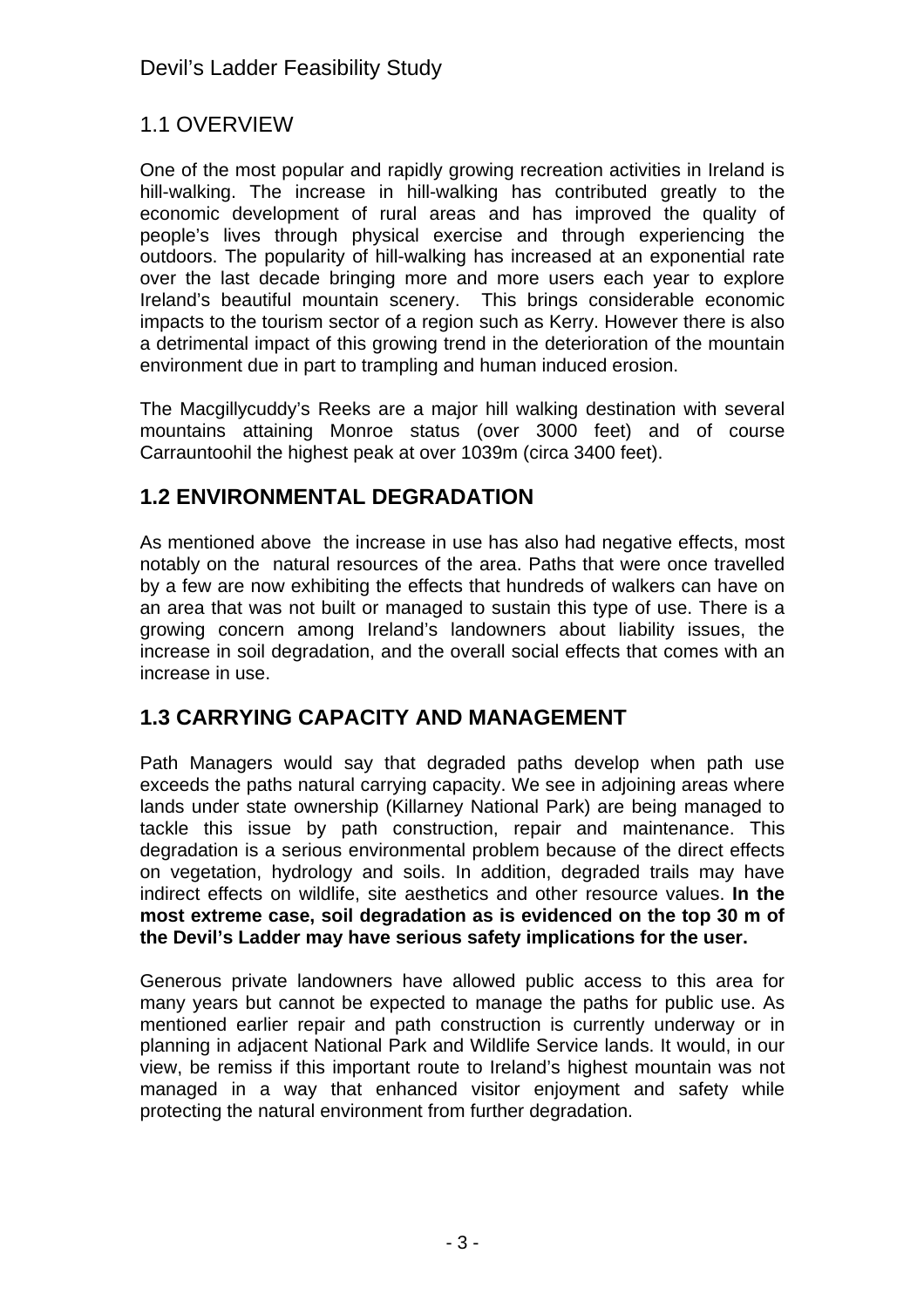## **1.4 THE STUDY AREA - THE DEVILS LADDER**

The Devil's Ladder is an integral part of the most popular hill-walking route to Corrauntoohil, Ireland's highest mountain. During our field work in early September 2003 we estimated that an average of over 100 people per day were using this route to access Carrauntoohil.

There is clear evidence that this is a long established route. An examination of  $6"$  maps  $1$ show a well established track or rough road, however this is no longer evident on the ground and walkers now take a more direct route up the gully. There also exists cairns on the approach to the Devil's Ladder and on the track from the col above the Devils Ladder to the summit of Carrauntoohil.

#### **1.5 GEOLOGY, SOILS AND RAINFALL**

The underlying geology is old red sandstone with some glacial drift of this parent material. The soil type in the area are peaty podzols with associated peat. Mean annual rainfall in these mountains can range between 2400 and 2800 millimetres per annum with precipitation occurring on over 225 days. $2^2$ 

## **1.6 LAND OWNERSHIP**

The land is held in an undivided commonage by four shareholders. The shares are held as 2 by 1/3 shares and 2 by 1/6 shares. Details of the land ownership are included in Appendix 1



**Map 1. Devils Ladder – OS and Dermot Bouchier Hayes Commemoration Trust Map.**

l <sup>1</sup> Ordnance Survey – 1906 survey; Kerry sheet 73 – (**See Appendix I1**)

<sup>&</sup>lt;sup>2</sup> Atlas of Ireland - Royal Irish Academy, Dublin 1979.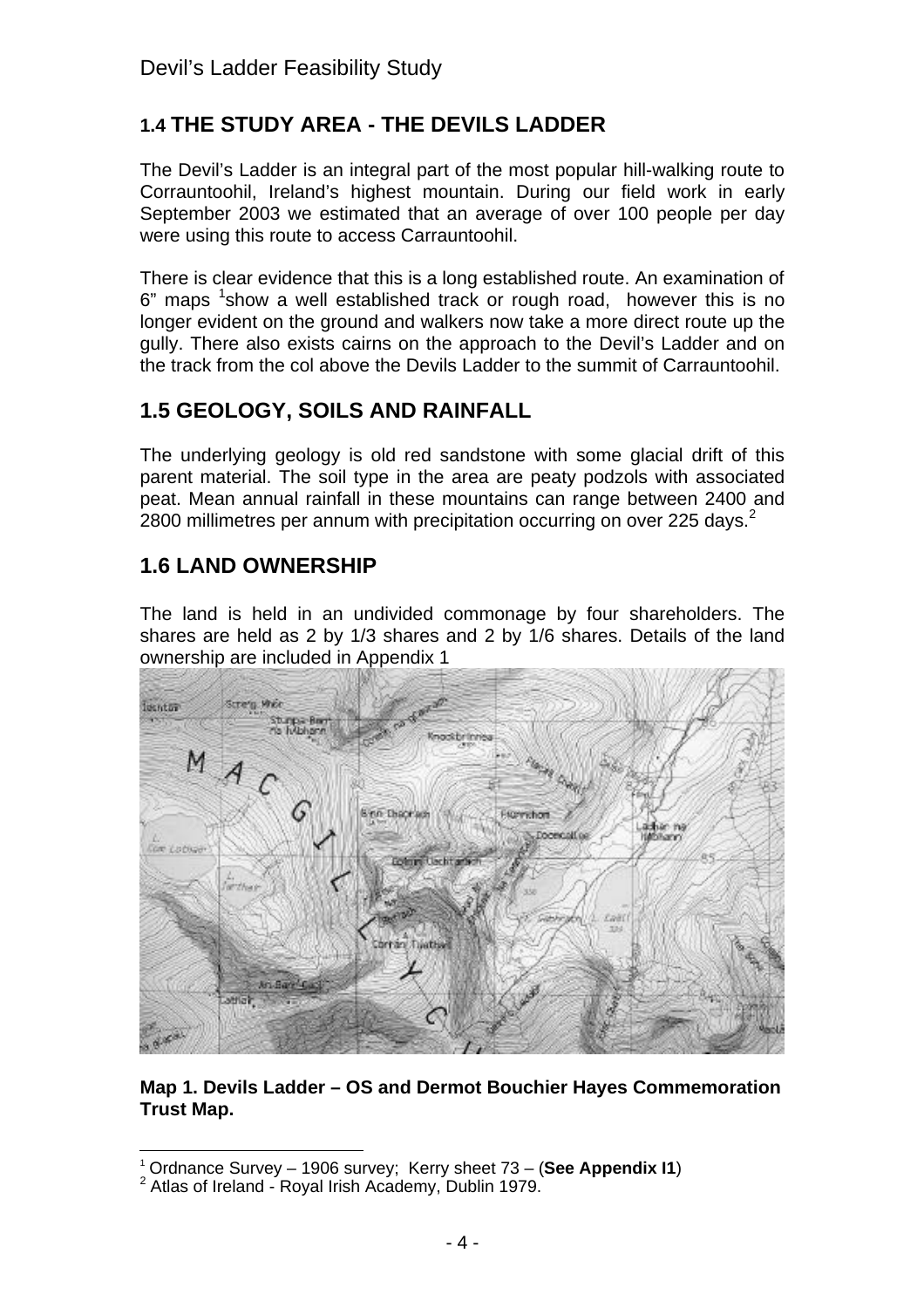## **2.1 THE PROJECT SCOPE**

The scope of this project is to examine the Devils Ladder Route (the "Tourist Route") to Carrauntoohil from grid reference **V 8150 8454** to **V 8070 8370**.

The report sets out to examine the path and its environs to:

- Assess the technical issues pertaining to this route in terms of **protecting** the environment, managing **safety** issues and outline possible **solutions.**
- Estimate the likely **financial costs** and the **labour requirements** associated with undertaking this project.
- Propose **management arrangements** and **possible funding methods** that could deliver such a project with particular reference to the local landowners.

## **2.2 PROPOSED PATH TYPE**

The proposal is to assist the management of the path as a **primitive or** *type* **IV** route See Appendix III<sup>3</sup>. The path will be for non motorised use by hill walkers.

This is in line with the objectives of the Mountain Meitheal which include:

**"***To protect and conserve the mountain and forest environment by repairing, maintaining and building mountain and forest trails while, maintaining the challenge for recreational users and striving to preserve a sense of solitude and a 'wilderness' experience".*

Care should be taken not to "overbuild", emphasis should be on keeping the natural look and feel to the route. **Experienced** path builders will be necessary to accomplish this portion of work.

#### 2.3 PROJECT TEAM

A thorough field assessment was carried out on September 13, 14 and 15, 2003 by Andrew Norkin, Mike Dales, Gay Needham and Bill Murphy.

Andrew Norkin is Trails Manager for the Appalachian Mountain Club<sup>4</sup>, New Hampshire, USA. Andrew currently oversees a program that has over 50 staff and hundreds of volunteers dedicated to managing and maintaining the hiking

\_\_\_\_\_\_\_\_\_\_\_\_\_\_\_\_\_\_\_\_\_\_\_\_\_\_\_\_\_\_\_\_\_\_<br><sup>3</sup> Trails management handbook, FSH 2309.18, USDA FS Washington D.C. -

Recreation Opportunity Spectrum – **See Appendix III**

<sup>&</sup>lt;sup>4</sup> Appalachian Mountain Club is the oldest outdoor recreation and conservation club in north America. It has over 90,000 members and manages a wide range of outdoor recreation facilities from back country campsites, trails and lands in partnership with the US Forest Service and National Park Service.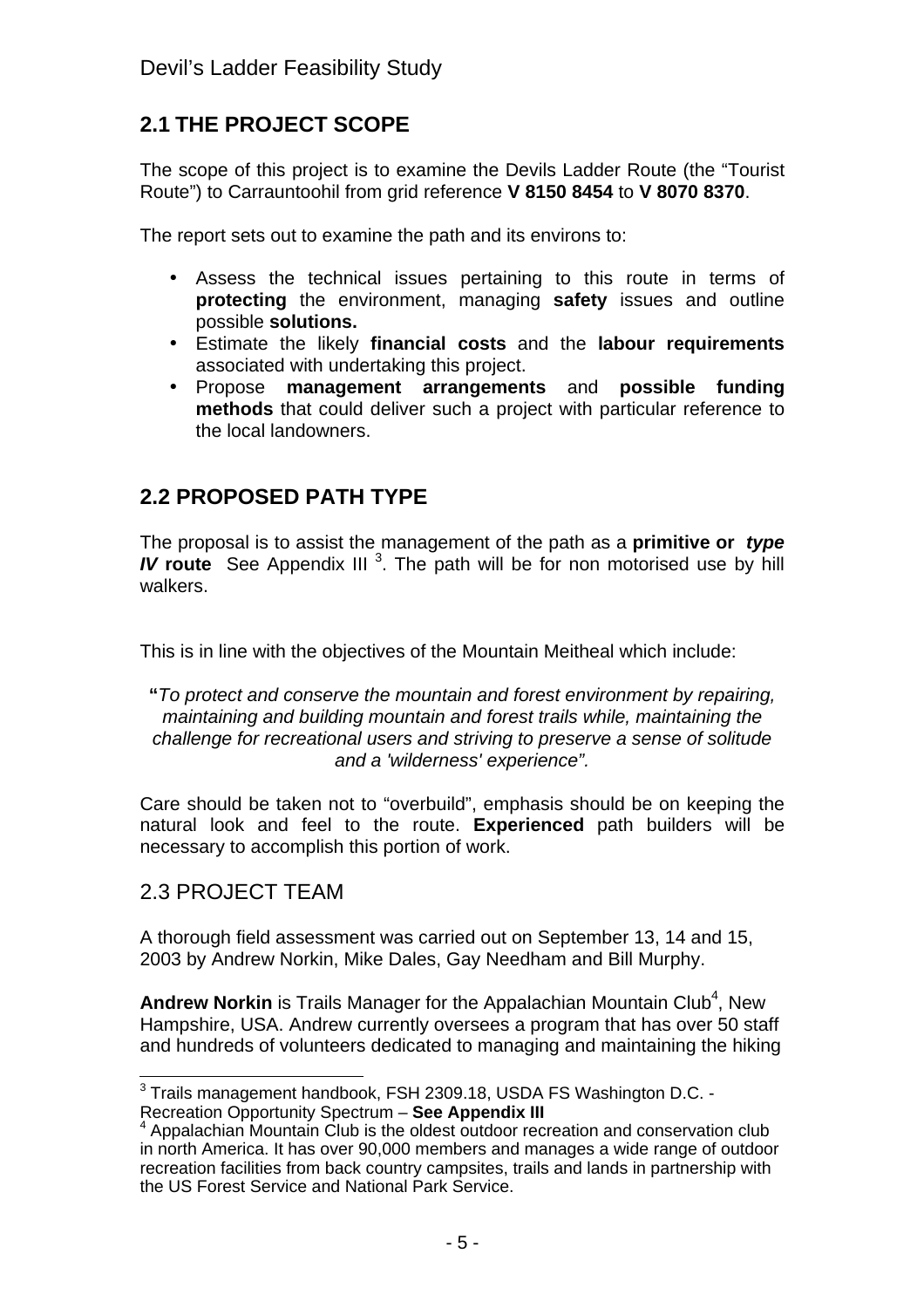#### Devil's Ladder Feasibility Study

trails in several states in the North eastern United States including a section of the Appalachian Trail.

**Mike Dales** is the Conservation and Access Officer for the Mountaineering Council of Scotland and has a wide experience in the problems and methods associated with path maintenance and construction.

**Gay Needham** is the Hon. Secretary and a founding member of Mountain Meitheal. Gay has considerable experience as a mountaineer and hill walker.

**Bill Murphy** is the founder and chairman of Mountain Meitheal. He is a keen hill walker and amateur path volunteer with over five years experience and has seen path maintenance and construction in several European countries and North America.

## **2.4 PROJECT FUNDING**

This project was undertaken by Mountain Meitheal with financial assistance from the Heritage council.

## **2.5 MOUNTAIN MEITHEAL**

Mountain Meitheal is a club of volunteers dedicated to the conservation of the mountain environment through path repair and maintenance work and the promotion of sustainable recreation. Mountain Meitheal is an affiliated club to the Mounatineering Council of Ireland.

## **2.6 PROJECT WORK AND COST ESTIMATES**

As part of the assessment, a proposed route was temporarily flagged starting at the base of Devil's Ladder and ending at the saddle.

Working along this flagged route an assessment of work required was logged. The initial flagged route was moved in places to find the most suitable route for ascending as well as descending. Photos were taken of the route.

Finally, from this log a **cost estimate** was compiled indicating the actual elements that will be required on the proposed route, the time required for both the professional trail crews and volunteers to do the work an an estimate of total costs. The costs were based on the considerable knowledge of Andrew Norkin and using Irish rates per hour.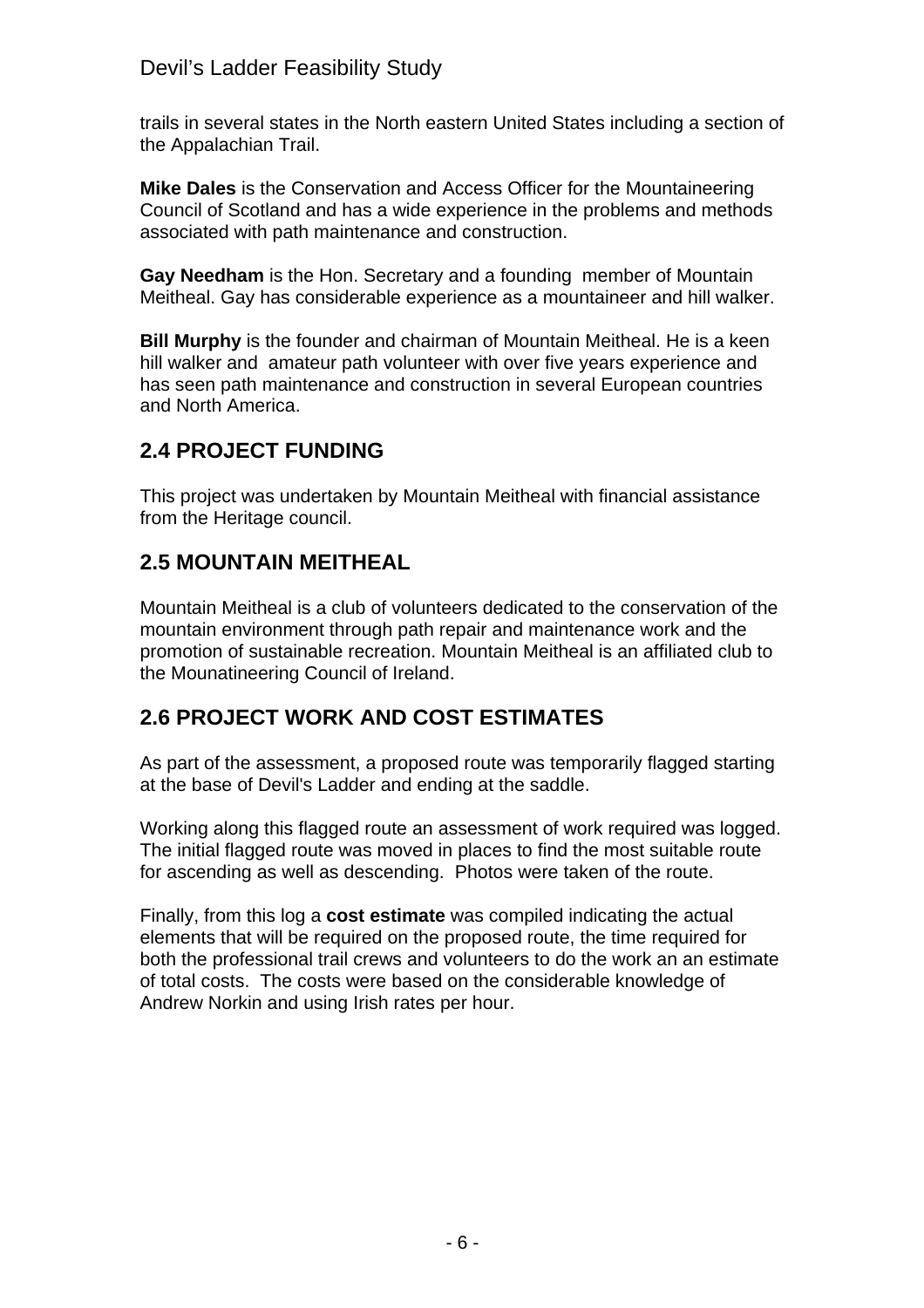

**Figure 1. ABCD shows the Devils Ladder proper. The route marked in the foreground with the arrow should be avoided as it crosses wet soils that have low carrying capacity and therefore low tolerance of erosion. A new route marked to the left on the higher rocky ground would provide a more durable walking surface.**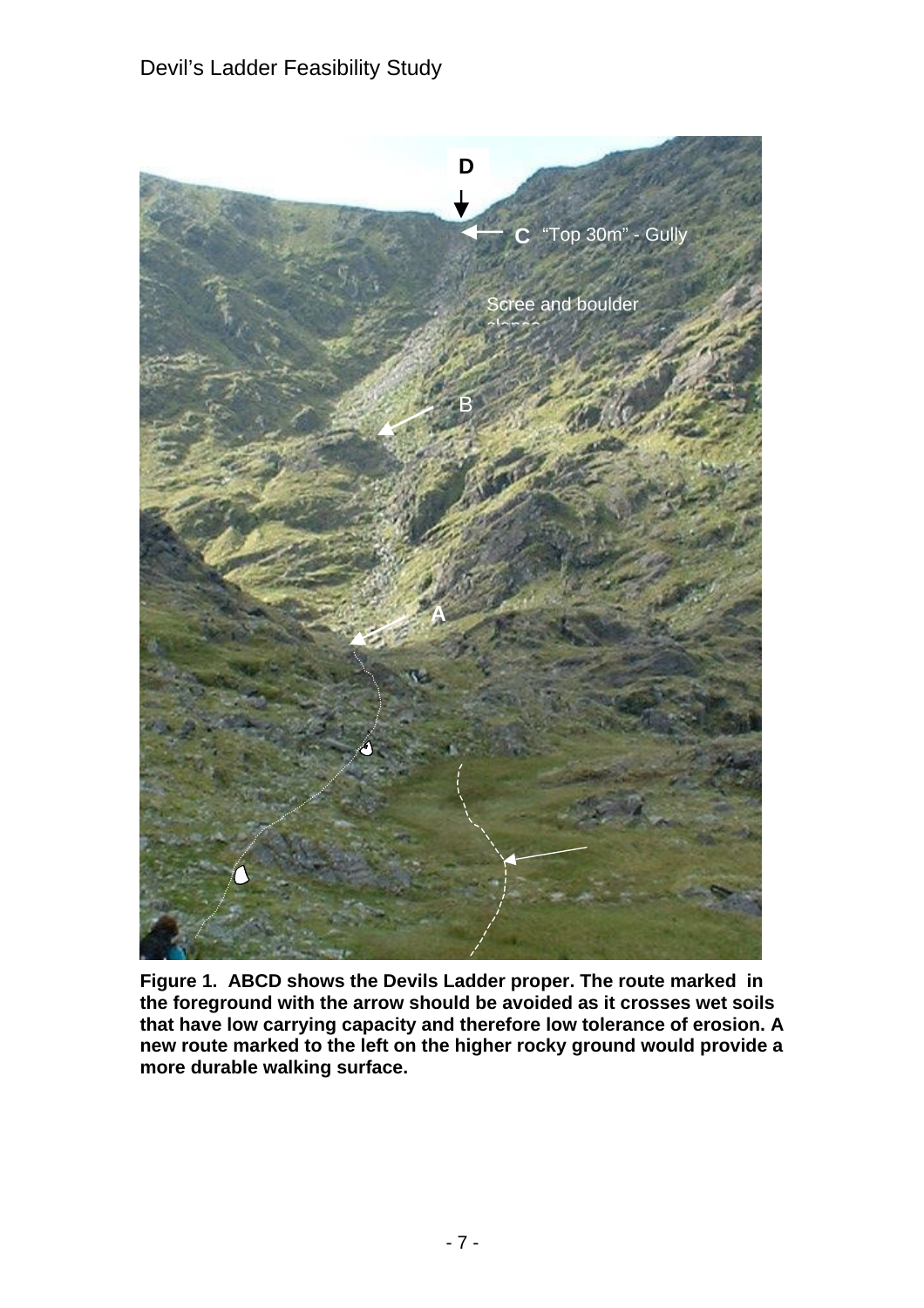## **3.1 TECHNICAL REPORT**

For the purpose of this of this project the devils ladder is divided into four sections (See figure 1.)

- **Section 1 "The Approach"**
- **Section 2 The Lower section of the Devils Ladder (See AB figure 1.)**
- **Section 3 Scree and boulder mid section (See BC figure 1.)**
- **Section 4 The Gully area, top 30m (See CD figure 1.)**

#### **Section 1. "The Approach"**

The approach to the Devils Ladder is along a well defined but widening path through the Hags Glen which lies between Loughs Callee and Gouragh (See map 2, Appendix II.) The path is marked at the moment by loose cairns these should be replaced by constructed cairns<sup>5</sup> which are difficult for walkers to add to.

At approximately **grid ref. V 8150 8454** the path begins to climb and a deep gully, approximately 1m deep, has developed at this point.

Once the height is gained the route "gets lost" and walkers tend to follow the route on the right, across wet soils. These have a very low tolerance to erosion. (See figure 1)

**Figure 2. Gully on approach now approximately 1 m deep. Requires remedial action with steps and check dams.**



 <sup>5</sup> In Scotland loose cairns have been found to add to erosion and other environmental problems as walkers want to leave their mark by adding stones. The proposed constructed cairns are more difficult to add to and therefore will not result in this problem. **See Appendix IV** *and "Complete guide to trail construction and maintenance" – The Appalachian mountain club.*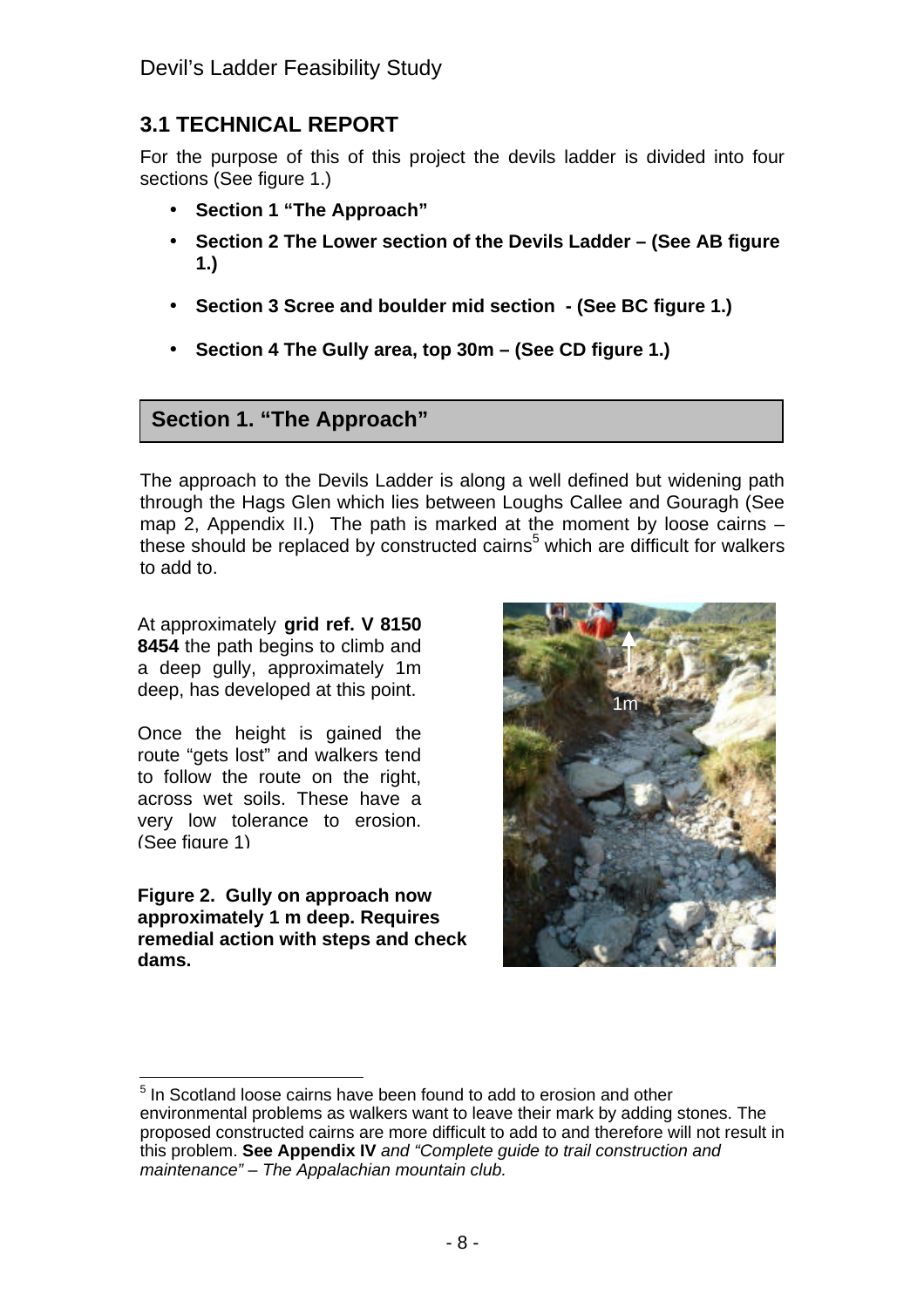#### **Recommendations:**

- At the deep gully **grid ref. V 8150 8454** water management is required above the gully – with the construction of water bars and drains to divert water off the path.
- The construction of a series of rock steps and check dams is required to rehabilitate the damage and to avoid further erosion. (see Appendix IV – on rock steps as check dams.)
- **Example Institute Ladder Strates Construction of a series of well placed cairns would establish**<br>
The construction of a series of well placed cairns would establish one route on the higher and rocky (more durable) surface see *Figure 3.*

The primary area of focus for this project was the section of path known specifically as the Devil's Ladder (see figure 1. ABCD). This section is approximately 700 metres long and ascends a scree and boulder route to the saddle between Corran Tuathail and Cnoc na Toinne (See Figure 1 D).

Presently the path ascending the Devil's Ladder is not defined, requiring users to negotiate their own route. Numerous well trodden paths are noticeable causing an unnecessary amount of resource degradation to occur on the slope and the surrounding vegetation. The state of the lower section of the Devil's Ladder is such that with some action taken soon, the area can be stabilized and **is likely to suffer only minor long-term degradation** and the chance for natural re-vegetation to occur is high. A clinometer reading taken measured an average gradient (A to D) of approximately 32 percent.<sup>6</sup> Gradient can be influenced by "zig zagging" the path which provides a more stable walking route. **See also Appendix V**

l  $6$  Recommended gradients for a type IV primitive walking route are between 10 and 12 degrees.